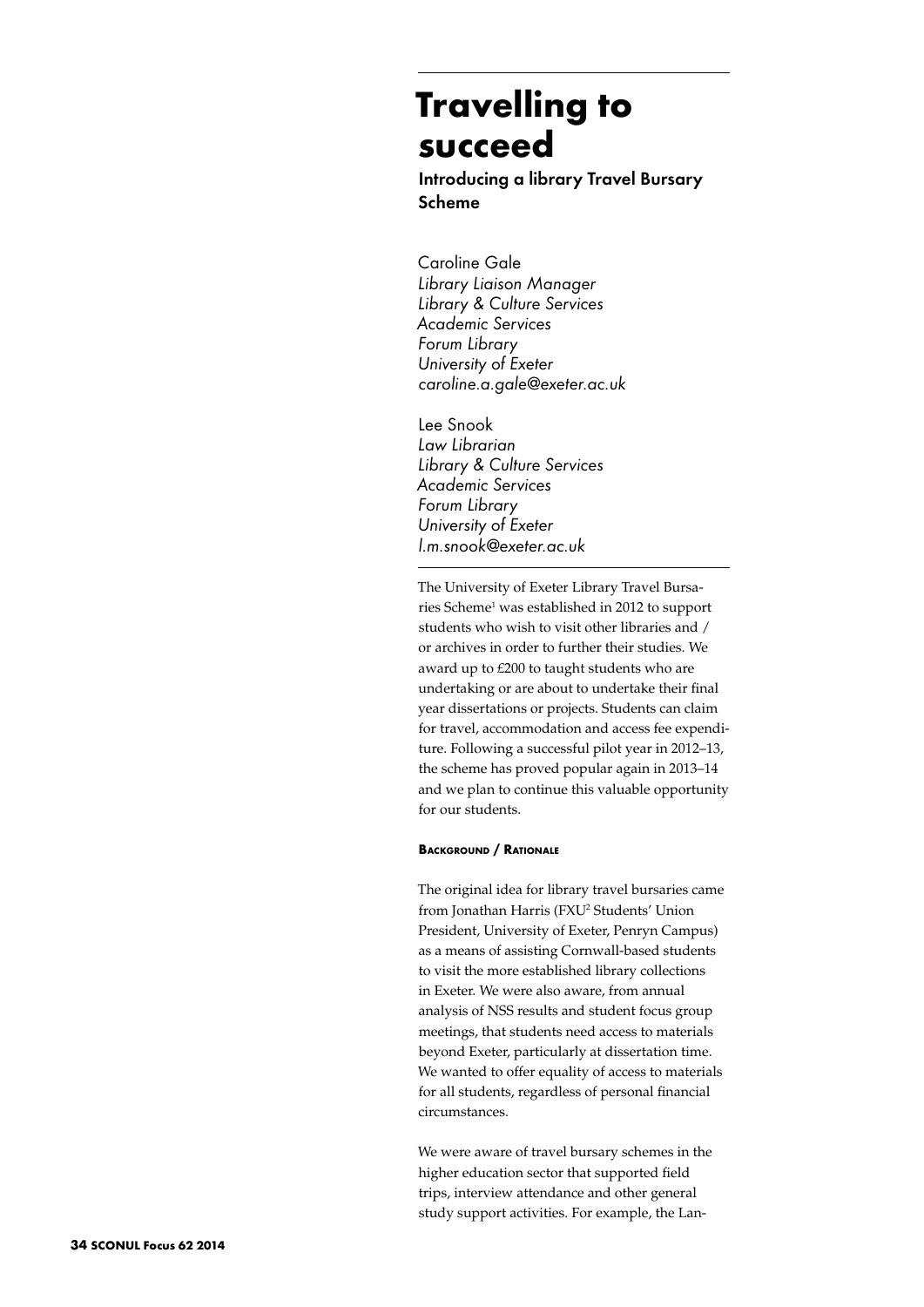caster University Travel Bursary Scheme, which supports travel to graduate job interviews and assessments;<sup>3</sup> the Osler Library Research Travel Grant, aimed at visiting scholars who wish to stay in Montreal to use the Osler Library of the History of Medicine at McGill University;<sup>4</sup> and Birbeck's Robson-Scott Travel Bursaries, which support part-time students with travel outside the UK for short independent study trips.<sup>5</sup> However, we were not aware of any specific library schemes that offered funding in the way we envisaged.

A research postgraduate bursary scheme was in operation through the university's Employability and Graduate Development (EGD)6 division to support conference attendance, and we were able to gain valuable advice from colleagues that helped us to establish our scheme.

#### **Our aims for the scheme**

- • to improve the student experience for all students, including those in Cornwall, by widening access to research resources available elsewhere
- to create opportunities for students to undertake a research-intensive dissertation project
- to encourage progression from undergraduate to postgraduate level
- to create original research and employability experiences
- • to demonstrate the university's investment in personalising the student journey
- • to improve student satisfaction with library provision
- • to deliver real-life employability skills (completing a funding application, pursuing the research, reporting on the outcomes to the funding body)

## **How it operates**

The scheme is open to taught students undertaking or about to undertake their final dissertations or projects. Funding of up to £200 is available, but we encourage applicants to apply for exact amounts required. Application is on the basis of a short form, which must be supported by the student's tutor. We had originally required a tutor signature on the form but this proved administratively and technically cumbersome. Now, we simply ask the tutors to forward on the applications as approval.

We operate three deadlines per year: November, March and June. These were scheduled to coincide with major landmark periods in the dissertation processes across our subject disciplines. A panel consisting of library staff from both Exeter and Cornwall campuses meets within three weeks of each deadline to assess the applications and award the bursaries. We adapted a marking schedule used by our EGD colleagues for conference visit approvals to score the applications. Each member marks independently, before the panel convenes to agree final scores. The library panel decision is final There is no appeal process. Unsuccessful applicants are eligible to apply in future rounds. Retrospective applications are permitted.

Bursaries are limited to one per student, per year, so students who wish to fund several trips need to make the case for all the trips in a single application, as successful students are not eligible to apply again. Reimbursement can be claimed after each trip has taken place.

Visits can be postponed for up to six months, but if the visit destination changes, a new application must be made.

All successful students must submit a short post-visit report to the library, explaining how it assisted their studies.

## **The story so far**

We have been very pleased with the take-up and operation of the scheme. In total 122 students applied and 107 bursaries were awarded, totalling £12,667, across both campuses. Reasons for failure of applications included incomplete forms, ineligible status and poor attention to detail in form completion. Heaviest use of the scheme has come from humanities students, with a total of 82 successful applications. This was followed by social sciences disciplines, but with a much smaller total of 19 successful applications. We encouraged applications from all disciplines but we expected this pattern of take-up because of the nature of the subject areas and dissertation content.

We were very pleased to see a wide variety of destinations. In addition to inter-campus travel, visits were made to other parts of the UK, Europe and further afield. The total number of destinations visited in 2012/13 was 47, and in 2013–14 it was 31. Unsurprisingly, the most popular destination was the British Library, with 23 visits, followed by the National Archives at Kew, with 14 visits. We hadn't anticipated non-UK travel at the outset of the scheme but were delighted to support student visits further afield, including trips to the Euro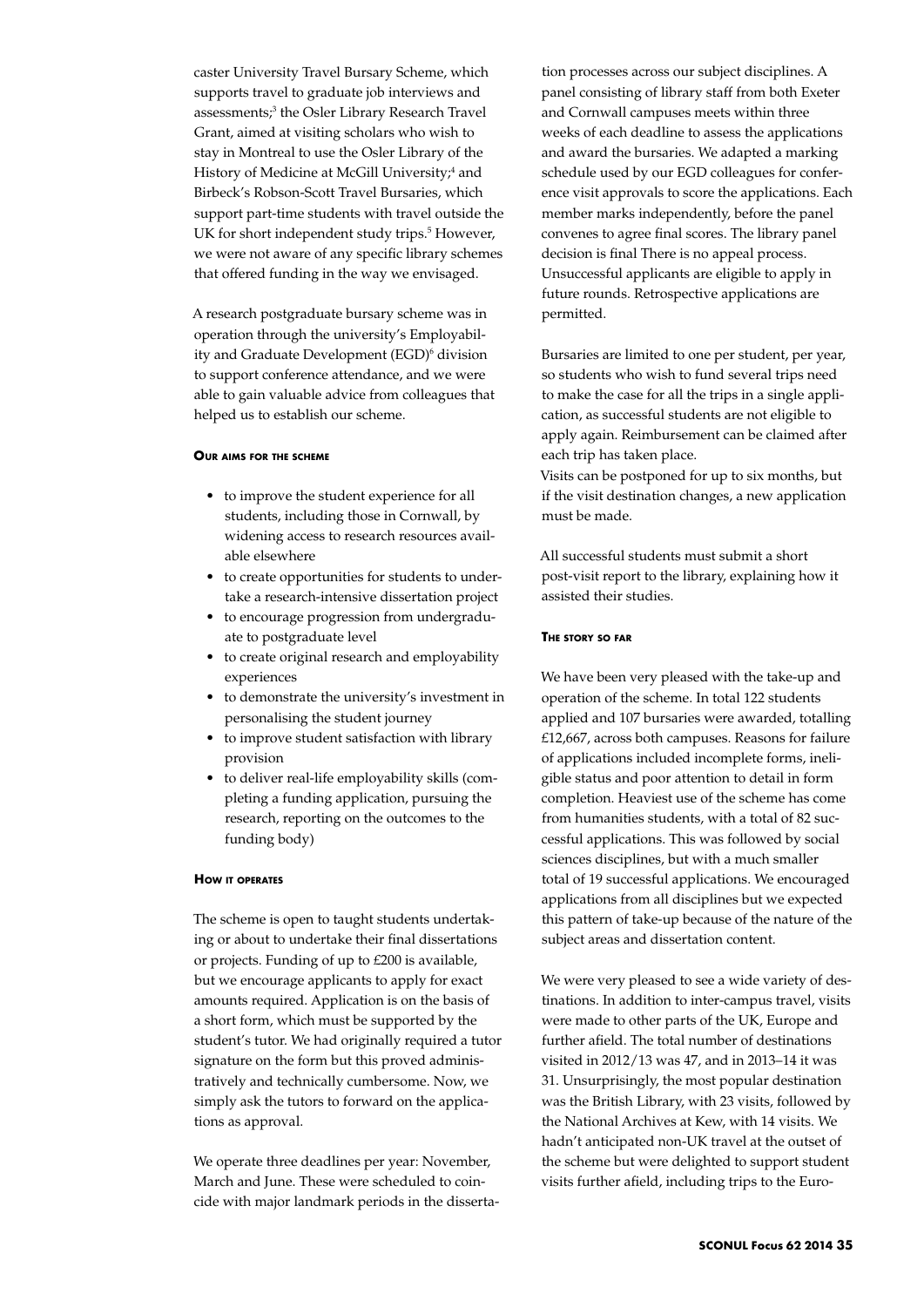pean Parliament, the National Library of Spain and Cologne's university library.

The reports from successful students have demonstrated the value of the scheme to their educational experience. Some illustrative feedback is quoted below:

*A big thank you to the Travel Bursary Scheme for kick-starting my dissertation research!*

*I now feel confident in continuing with my research and am very grateful for the library travel scheme for allowing me this opportunity.*

*A helpful push from my tutor and the assistance of the Travel Bursary ensured that my dissertation got off the ground.*

*Without the bursary I would have been unable to justify such a trip and feel my project would have lacked originality, depth and creativity.* 

The scheme was well supported by academic staff and benefited from a very enthusiastic sponsor, our Associate Dean for Education in Humanities. His tweet<sup>7</sup>was featured in the student newspaper Exeposé<sup>8</sup> and helped encourage applications.



☆ <u>-e</u> Follow

More forward thinking from the Exeter Library: new Library Travel Bursary Scheme. Good news for dissertation students. as.exeter.ac.uk/library/news/e...

#### **Problems and difficulties**

## *Sign-off*

Our biggest problem related to the academic sign-off of applications. We found that some academics failed to send on applications in time for the deadline, leaving students with a potential wait of several months before the next deadline. Students had no way of knowing if their application had been passed to the library. As a result we introduced a receipt of application notification so that students would know that their application had been received from their tutor. We dropped the original requirement for a tutor signature because there was much confusion over the need for physical vs electronic signature and this led to unnecessary scanning and delays in applications.

## *Financial process*

As in any large organisation, financial systems are complex and limit the ways in which we can make payment. We opted for the simplest mechanism available to us – student expense claim forms– but even this has been time consuming to administer.

#### **What next?**

We are continuing with the scheme for 2014–15 and have expanded the scheme into a Library Travel and Access Bursaries Scheme. In line with our 'digital first' agenda we have broadened the scheme to include payment of fees for one-off access to online resources by individuals. This may encourage more applications from our business and science-related disciplines. We envisage students paying for a month's access to particular commercial databases or newspaper databases, etc.

We will maintain a regular annual review cycle to ensure the scheme continues to meet the needs of our students, with appropriate adjustments to accommodate changing environments and institutional strategies.

#### **Acknowledgements**

Many thanks to the library subject team for their help and enthusiasm in working on this project, particularly the panel members and Afzal Hasan for day-to-day administration of the scheme. Thanks also must go to all the scheme's advocates: library staff, academics, support staff, the University of Exeter Students' Guild and FXU (the joint Falmouth and Exeter Student's Union representing students from Falmouth and Exeter Universities, studying at the joint Penryn Campus, Cornwall). Finally, thanks to colleagues in EGD for sharing their prior experience of running a similar scheme.

#### **References**

*All websites accessed September 2014*

- 1 http://as.exeter.ac.uk/library/news/travelbursaries/
- 2 http://www.fxu.org.uk/about/
- 3 http://www.lancaster.ac.uk/careers/newsand-events/news/travel-bursary/
- 4 http://www.mcgill.ca/library/branches/ osler/grant